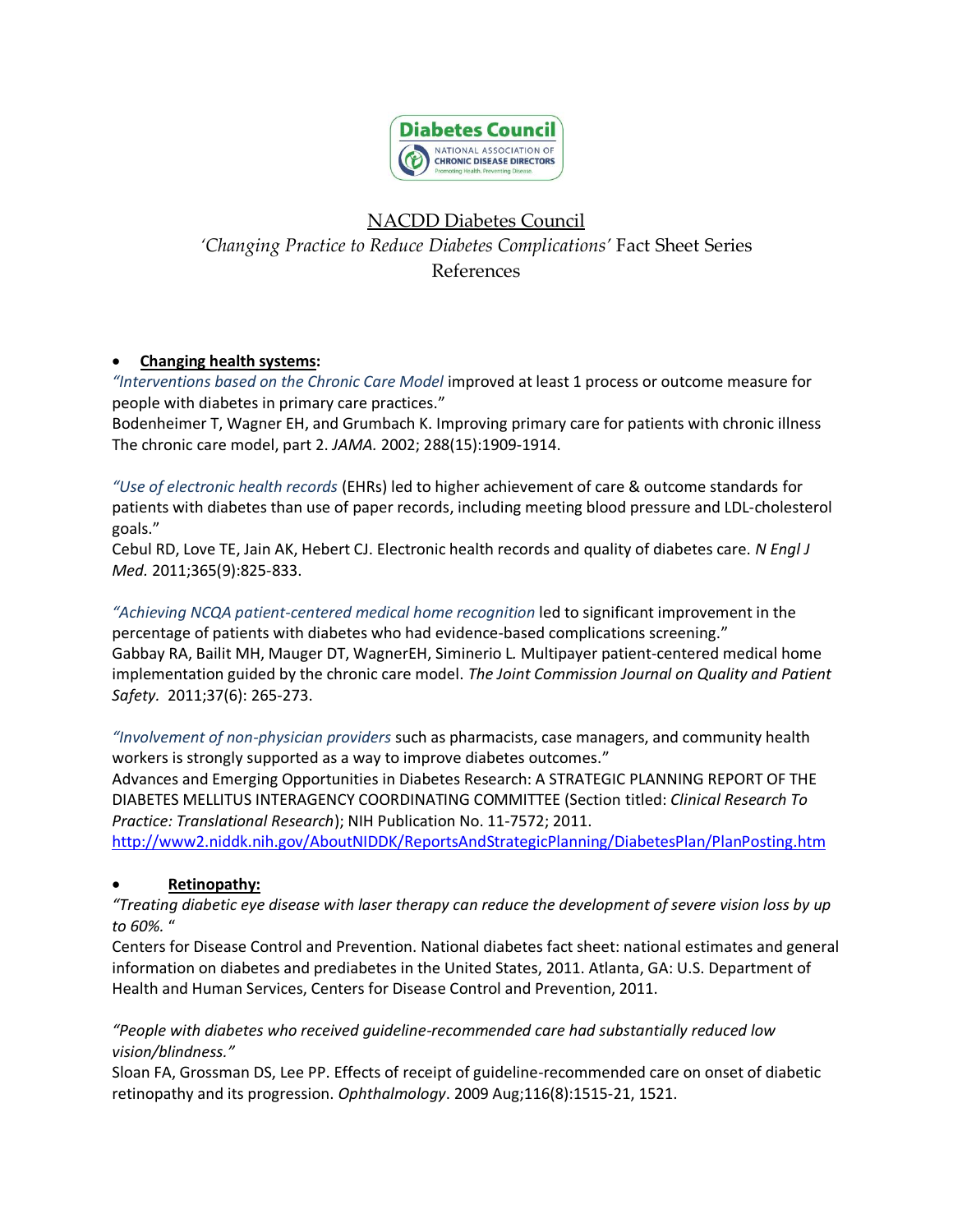*"People with diabetes have medical expenses more than twice as high as people without diabetes."* Centers for Disease Control and Prevention. National diabetes fact sheet: national estimates and general information on diabetes and prediabetes in the United States, 2011. Atlanta, GA: U.S. Department of Health and Human Services, Centers for Disease Control and Prevention, 2011.

### *"Diabetes-related blindness costs the U.S. about \$500 million a year."*

Collins AJ, Foley RN, Herzog C, et al. United States Renal Data System, 2010 Annual Data Report. Atlas of Chronic Kidney Disease and End-Stage Renal Disease in the United States, National Institutes of Health, National Institute of Diabetes and Digestive and Kidney Diseases, Bethesda, MD, 2010.

*"Vision loss is also associated with depression and social isolation. "*

Centers for Disease Control and Prevention. The State of Vision, Aging, and Public Health in America. Atlanta: U.S. Department of Health and Human Services; 2011.

*"A third of U.S. adults with diabetes did not get a dilated eye exam in 2010."* CDC Diabetes Data and Trends <http://apps.nccd.cdc.gov/DDTSTRS/default.aspx>

*"Blacks with diabetes were less likely to have a dilated eye exam than whites." National Healthcare Quality Report*  U.S. Department of Health and Human Services/Agency for Healthcare Research and Quality AHRQ Publication No. 12-0006 March 2012 [www.ahrq.gov/qual/qrdr11.htm](http://www.ahrq.gov/qual/qrdr11.htm)

*"Only 63% of people over 35 with diabetes identify blindness as a serious problem caused by diabetes."* Social and Scientific Systems Inc. National diabetes education program survey of the public's knowledge, attitudes, and practices related to diabetes: 2008. Silver Spring, MD 2009.

# **CVH:**

*"Reducing diastolic blood pressure from 90 mmHg to 80 mmHg in people with diabetes reduces the risk of major cardiovascular events by 50%. "*

Centers for Disease Control and Prevention. National diabetes fact sheet: national estimates and general information on diabetes and prediabetes in the United States, 2011. Atlanta, GA: U.S. Department of Health and Human Services, Centers for Disease Control and Prevention, 2011.

*"Implementing clinical reminders for diabetes care, enhancing patient education, and other program changes significantly improved the proportion of patients achieving A1c, blood pressure, and LDL-C goals in a Veterans Administration medical center."*

Vouri SM, Shaw RF, Waterbury NV, Egge JA, Alexander B. Prevalence of achievement of A1C, blood pressure, and cholesterol(ABC) goal in veterans with diabetes. *J of Managed Care Pharm*. 2011;17(4):304312.

# *"Heart disease is one of the top ten costliest health conditions."*

Soni, A. Top 10 most costly conditions among men and women, 2008: estimates for the U.S. civilian noninstitutionalized adult population age 18 and older. Statistical Brief #331. July 2011. Agency for Healthcare Research and Quality, Rockville, MD.

*"Heart trouble, stroke, hypertension and diabetes are among the top conditions causing disability."*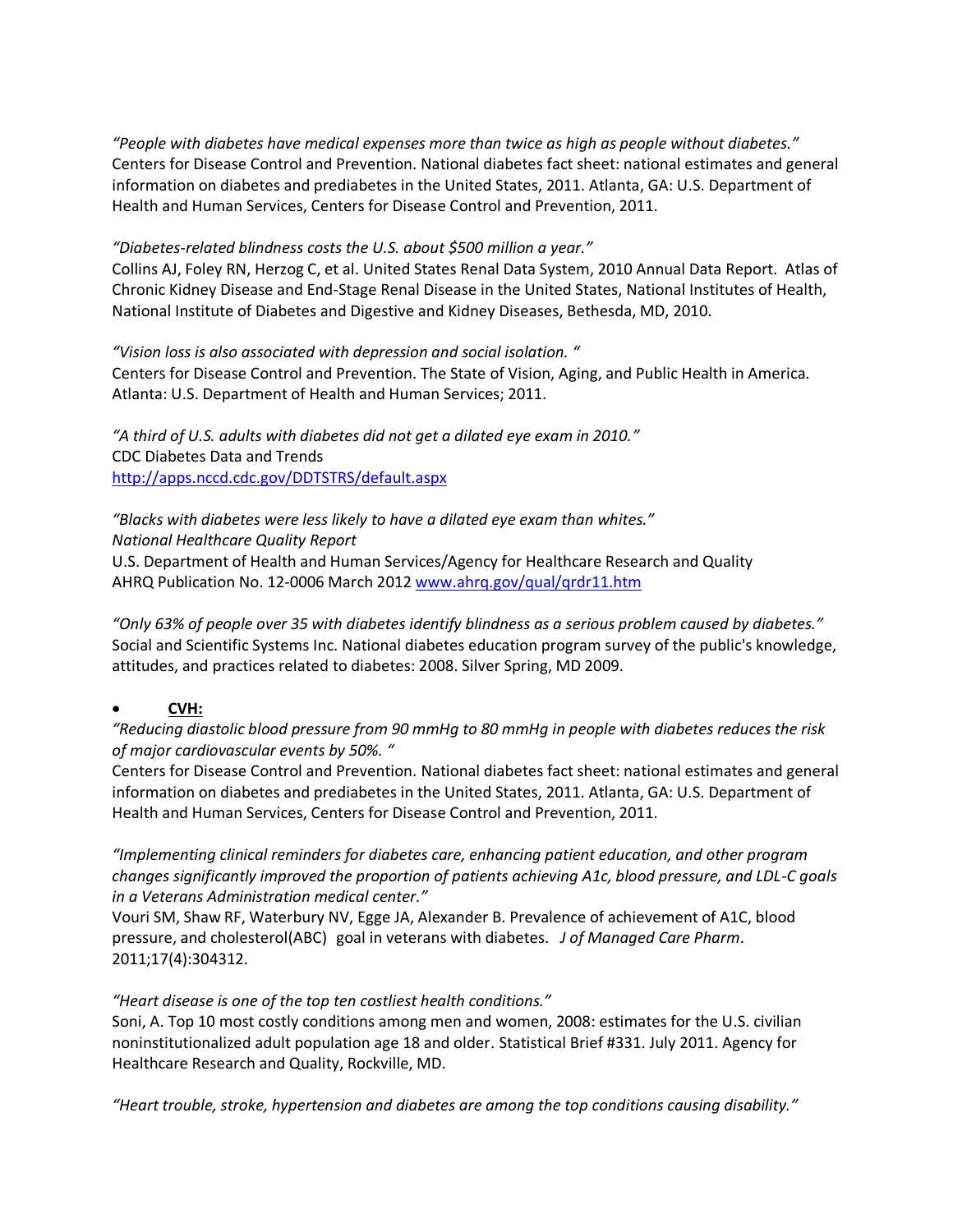Centers for Disease Control and Prevention. Prevalence and most common causes of disability among adults—United States, 2005. *MMWR*. 2009;58:421– 426.

### *"Diabetes, high blood pressure or a combination of these two diseases accounted for over 9% of health care costs in the U.S. (2003-2005)."*

Trust for America's Health. Issue Report. Prevention for a healthier America: investments in disease prevention yield significant savings, stronger communities. February 2009.

*"Less than 14% of people with diabetes met all goals for blood pressure, A1C & LDL-cholesterol. "* Vouri SM, Shaw RF, Waterbury NV, Egge JA, Alexander B. Prevalence of achievement of A1C, blood pressure, and cholesterol (ABC) goal in veterans with diabetes. *J of Managed Care Pharm.* 2011;17(4):304- 312.

*"About one fourth of people with diabetes have a blood pressure ≥140/90."* CDC Diabetes Data and Trends <http://apps.nccd.cdc.gov/DDTSTRS/default.aspx>

*"Only about half of people over 35 with diabetes identify cardiovascular disease as a serious problem caused by diabetes."*

Social and Scientific Systems Inc. National diabetes education program survey of the public's knowledge, attitudes, and practices related to diabetes: 2008. Silver Spring, MD 2009.

### **Kidney Disease:**

*"Improving blood pressure and blood glucose control in people with diabetes reduces the risk for kidney disease by up to 40%."*

"Treatment with angiotensin-converting enzyme inhibitors (ACEIs) and angiotensin receptor blockers (ARBs) is more effective in reducing the decline in kidney function than treatment with other blood pressure lowering drugs."

Centers for Disease Control and Prevention. National diabetes fact sheet: national estimates and general information on diabetes and prediabetes in the United States, 2011. Atlanta, GA: U.S. Department of Health and Human Services, Centers for Disease Control and Prevention, 2011.

*"Diabetes and chronic kidney disease accounted for over 2% of health care expenditures, an estimate 4 times higher than the value expected based on disease prevalence. "*

Foley RN and Collins AJ. The growing economic burden of diabetic kidney disease. *Curr Diab Rep*. 2009;9:460–465.

*"Diabetes is associated with reduced quality of life, especially for people with multiple and/or severe complications such as ESRD."*

IOM. Living well with chronic illness: A call for public health action. 2012

*"Thirty percent of end-stage renal disease (ESRD) patients received no pre-ESRD nephrology care."*

"In a national sample of primary care physicians, a substantial number didn't correctly identify their *patients with chronic kidney disease stages two to four."*

Israni RK, Shea JA, Joffe MM, and Feldman HI. Physician characteristics and knowledge of CKD management. *Am J Kidney Dis.* 2009;54: 238-247.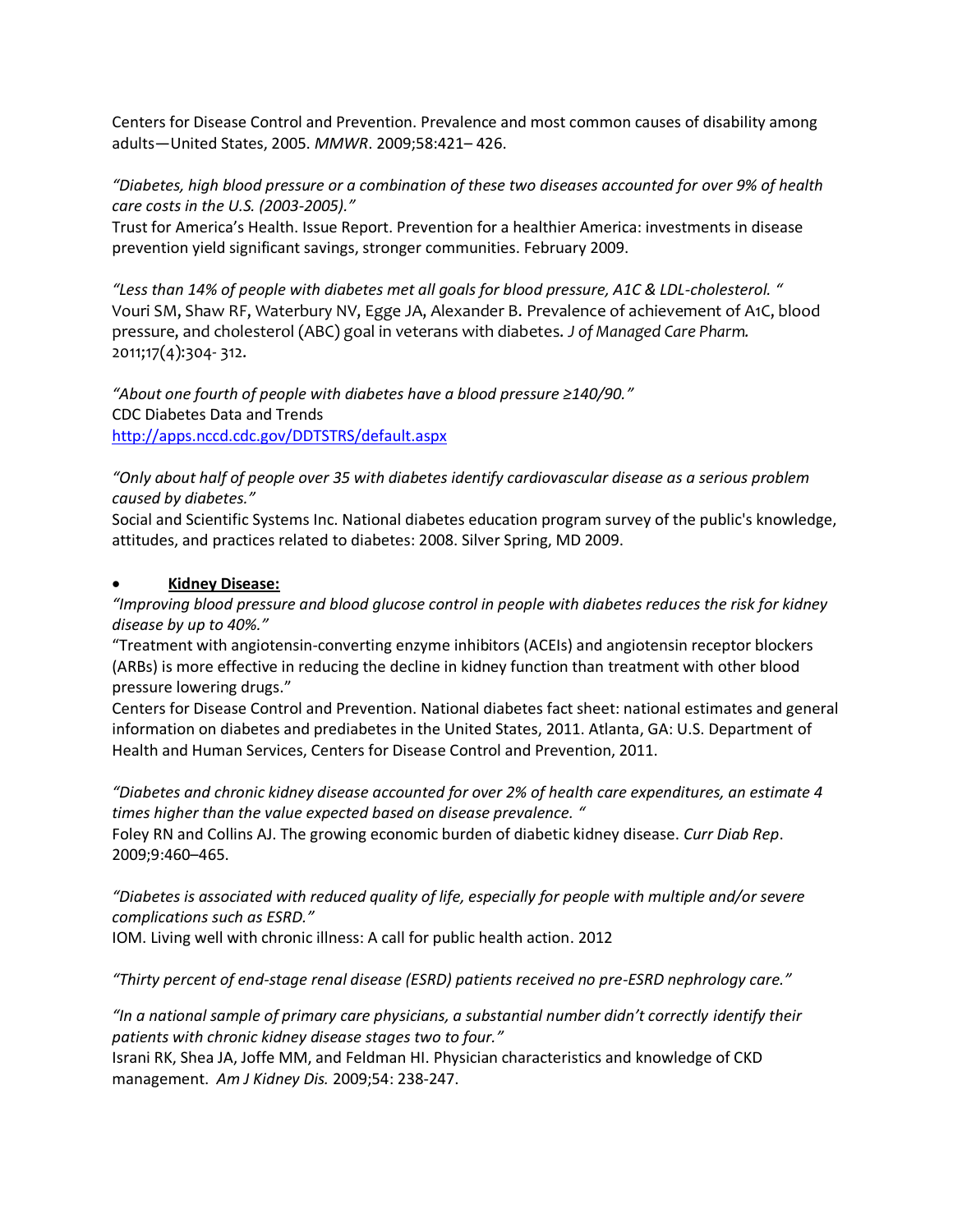*"Less than half of people over 35 with diabetes identify kidney disease as a serious problem caused by diabetes."*

Social and Scientific Systems Inc. National diabetes education program survey of the public's knowledge, attitudes, and practices related to diabetes: 2008. Silver Spring, MD 2009.

# **Neuropathy :**

*"Blood pressure control reduces the risk of microvascular complications of diabetes, such as neuropathy, by about 33%."*

Centers for Disease Control and Prevention. National diabetes fact sheet: national estimates and general information on diabetes and prediabetes in the United States, 2011. Atlanta, GA: U.S. Department of Health and Human Services, Centers for Disease Control and Prevention, 2011.

*"A multidisciplinary team approach that includes podiatrists most effectively prevented complications from diabetes and reduced the risk of amputation."*

Sloan, F. A., Feinglos, M. N. and Grossman, D. S. Receipt of Care and Reduction of Lower Extremity Amp utations in a Nationally Representative Sample of U.S. Elderly. Health Services Research. 2010;45(6 Pt 1):1740-62.

*"Over \$1.6 billion in hospital costs resulted from diabetes-related lower extremity amputations in 2006."* Jiang HJ, Russo CA, and Barrett ML. Nationwide frequency and costs of potentially preventable hospitalizations, 2006. Statistical Brief #72. April 2009. Agency for Healthcare Research and Quality, Rockville, MD.

*"Diabetes is associated with reduced quality of life, especially for people with multiple and/or severe complications."*

IOM. Living well with chronic illness: A call for public health action. 2012

"About a third of people with diagnosed diabetes did not receive a foot exam in 2010." CDC Diabetes Data and Trends <http://apps.nccd.cdc.gov/DDTSTRS/default.aspx>

*"Hospital discharge rates for nontraumatic lower extremity amputations are higher among blacks than among whites."* CDC Diabetes Data and Trends <http://apps.nccd.cdc.gov/DDTSTRS/default.aspx>

*"Only 37% of people over 35 with diabetes identify amputation as a serious problem caused by diabetes."*

Social and Scientific Systems Inc. National diabetes education program survey of the public's knowledge, attitudes, and practices related to diabetes: 2008. Silver Spring, MD 2009.

# **General Fact Sheet References and State Data References:**

"Every system is perfectly designed to achieve exactly the results it gets. If we want new results - and we do - we need a new system." --Donald Berwick, formerly Centers for Medicare & Medicaid Services & Institute for Healthcare Improvement

[http://www.healthleadersmedia.com/page-1/QUA-256546/Berwick-Pushes-for-Quality##](http://www.healthleadersmedia.com/page-1/QUA-256546/Berwick-Pushes-for-Quality)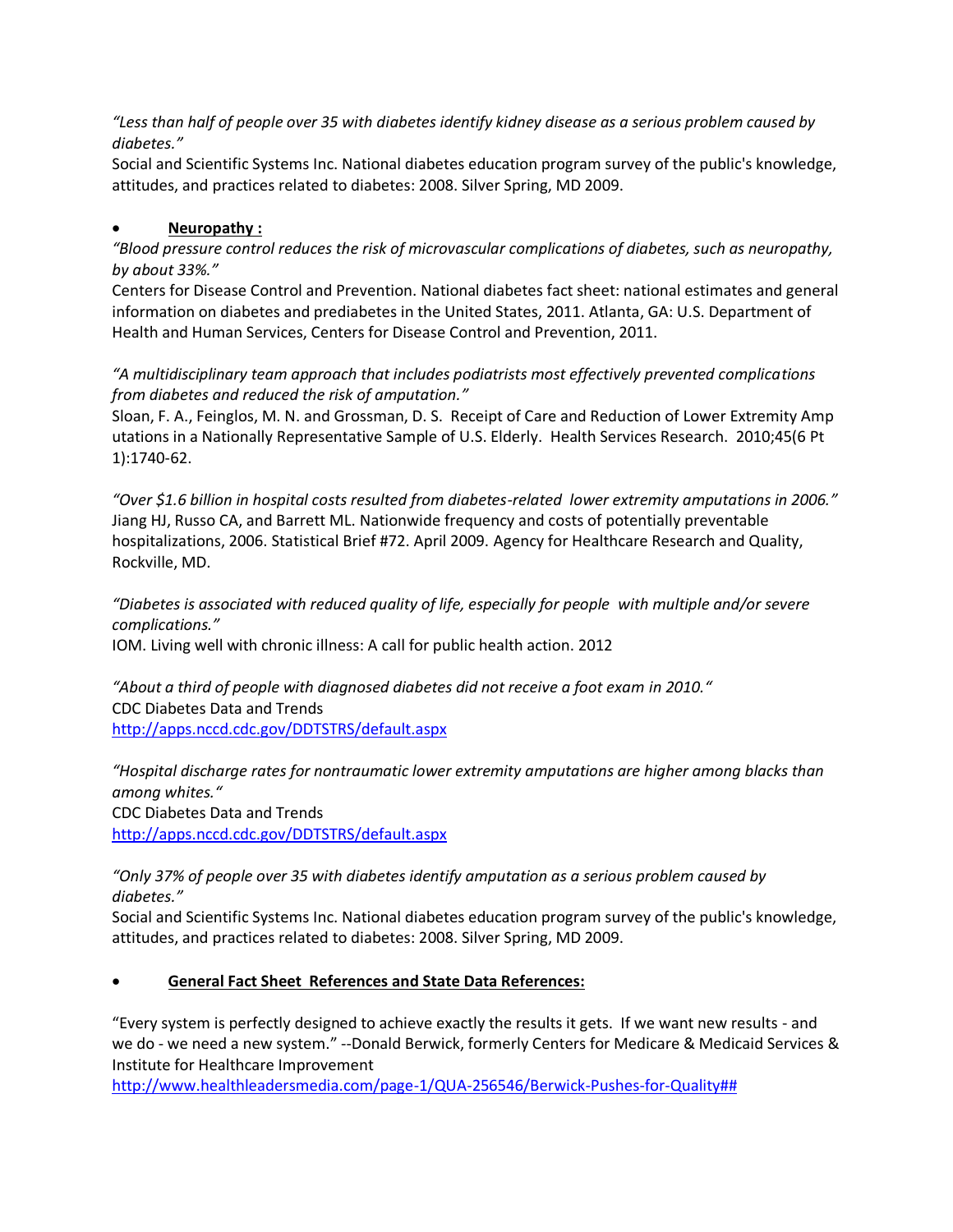Centers for Disease Control and Prevention. National diabetes fact sheet: national estimates and general information on diabetes and prediabetes in the United States, 2011. Atlanta, GA: U.S. Department of Health and Human Services, Centers for Disease Control and Prevention, 2011.

**Michigan** Diabetes Reports (Diabetes Fact Page, Prediabetes Fact Page, Impact of Diabetes in Michigan): [http://www.michigan.gov/mdch/0,1607,7-132-2940\\_2955\\_2980---,00.html](http://www.michigan.gov/mdch/0,1607,7-132-2940_2955_2980---,00.html)

Diabetes Management and Care Among **New York** State Adults, Diabetes Prevention and Control Program, Bureau of Chronic Disease Evaluation and Research, New York State Department of Health, prepared in 2012 <http://www.health.ny.gov/statistics/diseases/conditions/diabetes/>

Diabetes in **North Carolina**, 2011- NC Diabetes Prevention & Control Program Fact Sheet <http://www.ncdiabetes.org/>

Konen J and Page J. The state of diabetes in **North Carolina**. NC Medical Journal. 2012;72(5):373-378. [http://www.ncmedicaljournal.com/archives/?confronting\\_the\\_diabetes\\_epidemic](http://www.ncmedicaljournal.com/archives/?confronting_the_diabetes_epidemic)

### **Washington** BRFSS Data Tables:

[http://www.doh.wa.gov/DataandStatisticalReports/HealthBehaviors/BehavioralRiskFactorSurveillanceS](http://www.doh.wa.gov/DataandStatisticalReports/HealthBehaviors/BehavioralRiskFactorSurveillanceSystemBRFSS/BRFSSDataTables.aspx) [ystemBRFSS/BRFSSDataTables.aspx](http://www.doh.wa.gov/DataandStatisticalReports/HealthBehaviors/BehavioralRiskFactorSurveillanceSystemBRFSS/BRFSSDataTables.aspx)

#### Health of **Washington** State Report

[http://www.doh.wa.gov/DataandStatisticalReports/HealthofWashingtonStateReport/MostRecentRepor](http://www.doh.wa.gov/DataandStatisticalReports/HealthofWashingtonStateReport/MostRecentReport.aspx) [t.aspx](http://www.doh.wa.gov/DataandStatisticalReports/HealthofWashingtonStateReport/MostRecentReport.aspx)

**Wisconsin** Department of Health Services, Division of Public Health, Diabetes Prevention and Control Program. Wisconsin Diabetes Surveillance Report, 2012 September 2012. <http://www.dhs.wisconsin.gov/diabetes/survrpt.htm>

#### **Guidelines for Diabetes Management**

#### *American Diabetes Association*

Standards of medical care in diabetes-2013 *Diabetes Care*. 2013;36(Suppl 1):S11-S66

#### *American Association of Clinical Endocrinologists*

AACE Medical Guidelines for clinical practice for developing a diabetes mellitus comprehensive care plan Endocr Pract 2011 Mar-Apr;17(Suppl 2):1-53

### *American Academy of Neurology*

Evidence-based guideline: treatment of painful diabetic neuropathy <http://www.guidelines.gov/content.aspx?id=33038&search=diabetic+neuropathy>

#### *National Institutes of Health*

Seventh Report of the Joint National Committee on Prevention, Detection, Evaluation, and Treatment of